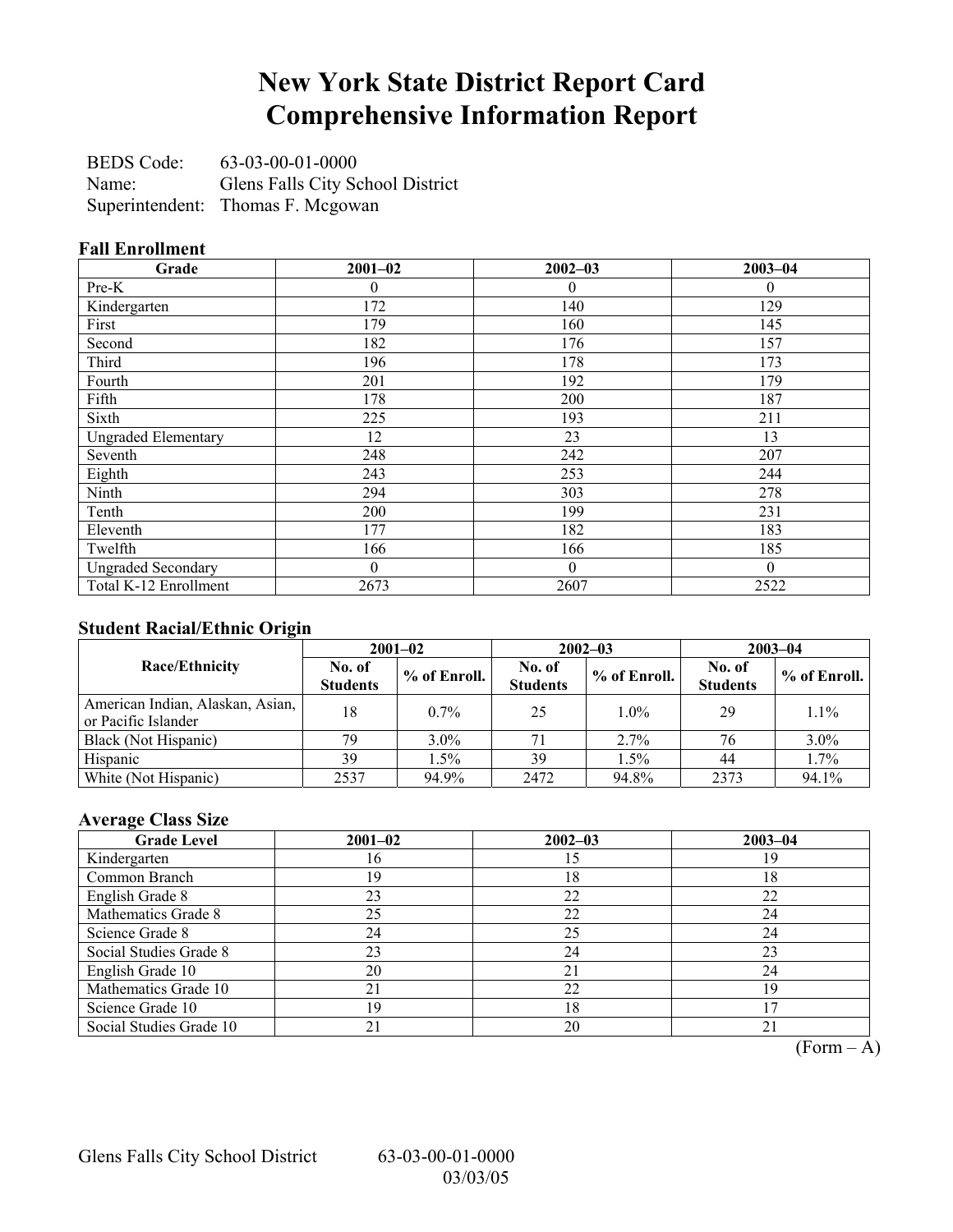#### **District Need to Resource Capacity Category**

| <b>N/RC Category</b> | <b>Description</b>                                                                                 |
|----------------------|----------------------------------------------------------------------------------------------------|
|                      | This is a school district with average student needs in relation to<br>district resource capacity. |

#### **Similar School Group and Description**

| <b>Similar School Group</b> | <b>Description</b> |
|-----------------------------|--------------------|
| NA                          | <b>NA</b>          |

All schools within the same N/RC category are divided into three similar school groups defined by the percentage of students in the school who are eligible for the free-lunch program and/or who are limited English proficient (also known as English language learners).

#### **Student Demographics Used To Determine Similar Schools Group**

|                                   | $2001 - 02$ |         | $2002 - 03$ |         | $2003 - 04$ |         |
|-----------------------------------|-------------|---------|-------------|---------|-------------|---------|
|                                   | Count       | Percent | Count       | Percent | ∑ount       | Percent |
| <b>Limited English Proficient</b> |             | $0.2\%$ |             | $0.1\%$ |             | $0.2\%$ |
| <b>Eligible for Free Lunch</b>    | 482         | 18.0%   | 515         | 19.8%   | 431         | 17.1%   |

#### **Attendance and Suspension**

|                               | $2000 - 01$     |         |                 | $2001 - 02$ | $2002 - 03$     |          |
|-------------------------------|-----------------|---------|-----------------|-------------|-----------------|----------|
|                               | No. of          | $%$ of  | No. of          | $%$ of      | No. of          | $%$ of   |
|                               | <b>Students</b> | Enroll. | <b>Students</b> | Enroll.     | <b>Students</b> | Enroll.  |
| <b>Annual Attendance Rate</b> |                 | 94.4%   |                 | 94.5%       |                 | 93.7%    |
| <b>Student Suspensions</b>    | 102             | $3.7\%$ | 128             | 4.8%        | 281             | $10.8\%$ |

### **Student Socioeconomic and Stability Indicators**

#### **(Percent of Enrollment)**

|                          | $2001 - 02$ | $2002 - 03$ | $2003 - 04$ |
|--------------------------|-------------|-------------|-------------|
| <b>Reduced Lunch</b>     | $5.1\%$     | 5.3%        | 5.4%        |
| <b>Public Assistance</b> | NΑ          | NA          | NA          |
| <b>Student Stability</b> | NΑ          | NA          | NΑ          |

| <b>Staff Counts</b>            |             |  |  |  |  |
|--------------------------------|-------------|--|--|--|--|
| <b>Staff</b>                   | $2003 - 04$ |  |  |  |  |
| <b>Total Teachers</b>          | 194         |  |  |  |  |
| Total Other Professional Staff | 37          |  |  |  |  |
| <b>Total Paraprofessionals</b> | 85          |  |  |  |  |
| Teaching Out of Certification* |             |  |  |  |  |

\*Teaching out of certification more than on an incidental basis.

 $(Form - B)$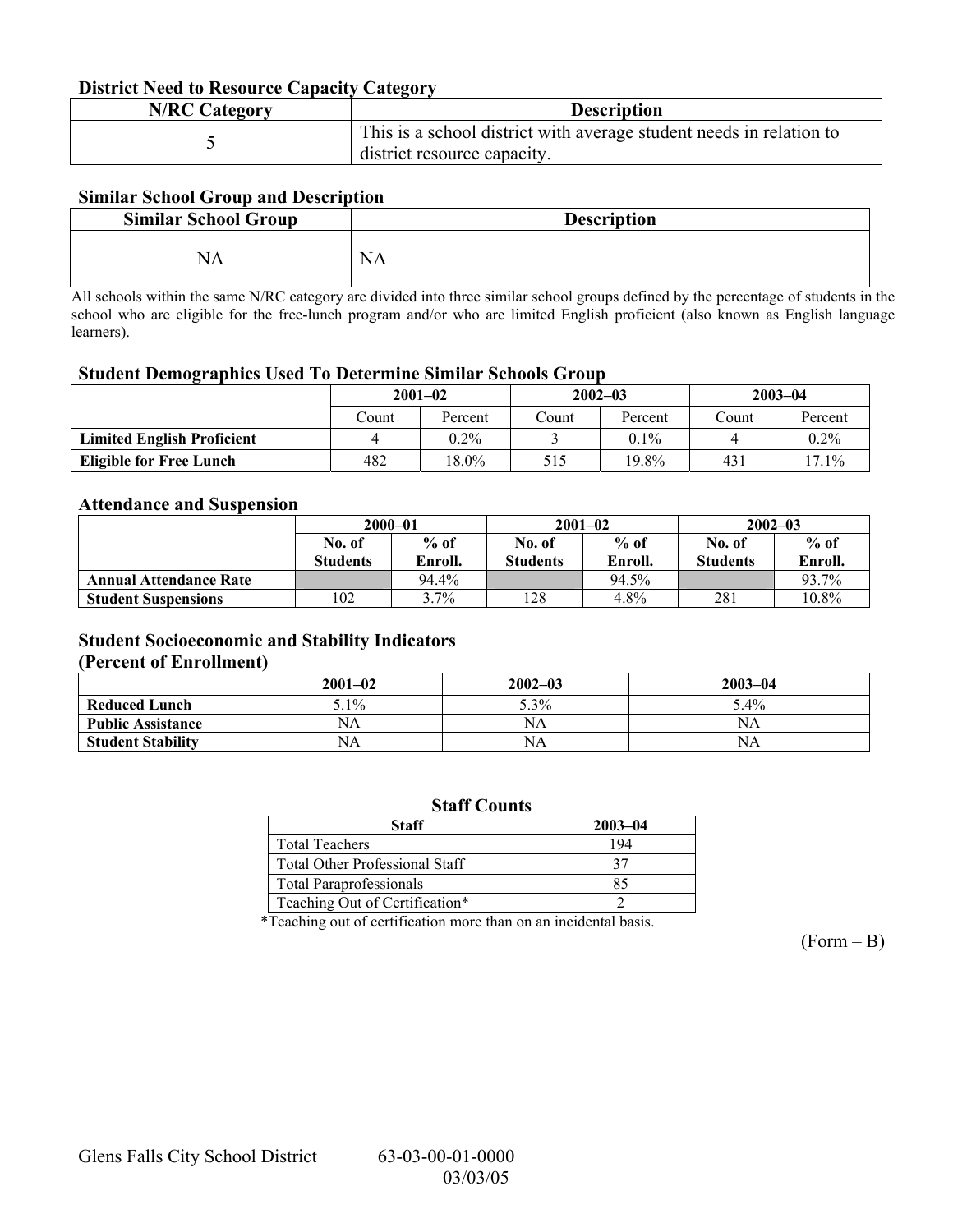# **High School Graduates and Noncompleters**

| mgn benoor Grauuates Larming regents Diplomas |                       |                                   |                                                    |                |                                   |                                                    |                |                                   |                                                    |  |
|-----------------------------------------------|-----------------------|-----------------------------------|----------------------------------------------------|----------------|-----------------------------------|----------------------------------------------------|----------------|-----------------------------------|----------------------------------------------------|--|
|                                               | $2001 - 02$           |                                   |                                                    |                | $2002 - 03$                       |                                                    |                | $2003 - 04$                       |                                                    |  |
|                                               | <b>Total</b><br>Grads | <b>Regents</b><br><b>Diplomas</b> | $\frac{0}{0}$<br><b>Regents</b><br><b>Diplomas</b> | Total<br>Grads | <b>Regents</b><br><b>Diplomas</b> | $\frac{0}{0}$<br><b>Regents</b><br><b>Diplomas</b> | Total<br>Grads | <b>Regents</b><br><b>Diplomas</b> | $\frac{0}{0}$<br><b>Regents</b><br><b>Diplomas</b> |  |
| General<br>Education                          | 134                   | 89                                | 66%                                                | 149            | 106                               | 71%                                                | 143            | 112                               | 78%                                                |  |
| Students with<br><b>Disabilities</b>          | 13                    | ↑                                 | 15%                                                | $\mathbf Q$    |                                   | 11%                                                | 14             | 4                                 | 29%                                                |  |
| All Students                                  | 147                   | 91                                | 62%                                                | 158            | 107                               | 68%                                                | 157            | 116                               | 74%                                                |  |

### **High School Graduates Earning Regents Diplomas\***

\*Only students awarded local diplomas (including local diplomas with Regents endorsements) are counted as high school graduates. Because of a change in data collection procedures for the 2001–02 school year, diploma counts for that year do not include counts from August 2001. Data for the 2002–03 school year include August 2002 and January and June 2003 graduates; data for the 2003–04 school year include August 2003 and January and June 2004 graduates.

#### **Distribution of 2003–04 Graduates (All Students)**

|               | To 4-vear<br>College | To 2-vear<br>College | <b>To Other Post-</b><br>Secondary | To the Military | Employment | Other |
|---------------|----------------------|----------------------|------------------------------------|-----------------|------------|-------|
| <b>Number</b> | 70                   |                      |                                    |                 |            |       |
| Percent       | 50%                  | 36%                  | 2%                                 | 2%              | 7%         | 3%    |

#### **Number of High School Completers with Disabilities in 2003–04**

| Graduates*<br>(a) | <b>Regents</b><br><b>Diplomas</b><br>b) | <b>IEP Diplomas</b><br>or Certificates | All 2003-04<br><b>Completers</b><br>$(a+c)$ |
|-------------------|-----------------------------------------|----------------------------------------|---------------------------------------------|
|                   |                                         |                                        |                                             |

\*Local Diplomas (including local diplomas with Regents endorsements)

#### **High School Noncompletion Rates**

|                     |                            |                 | $2001 - 02$ |                 | $2002 - 03$ | $2003 - 04$     |         |
|---------------------|----------------------------|-----------------|-------------|-----------------|-------------|-----------------|---------|
|                     |                            | No. of          | $%$ of      | No. of          | $%$ of      | No. of          | $%$ of  |
|                     |                            | <b>Students</b> | Enroll.     | <b>Students</b> | Enroll.     | <b>Students</b> | Enroll. |
| <b>General-</b>     | Dropped Out                |                 |             |                 |             |                 | $0.9\%$ |
| <b>Education</b>    | Entered GED Program*       |                 |             | h               |             | 4               | $0.5\%$ |
| <b>Students</b>     | <b>Total Noncompleters</b> |                 |             | 12              |             | 11              | $1.3\%$ |
| <b>Students</b>     | Dropped Out                |                 |             |                 |             |                 | 1.8%    |
| with                | Entered GED Program*       | 4               |             | 4               |             |                 | 2.7%    |
| <b>Disabilities</b> | <b>Total Noncompleters</b> |                 |             |                 |             |                 | $4.5\%$ |
| All                 | Dropped Out                | 16              | $1.9\%$     | h               | $0.7\%$     | Q               | $1.0\%$ |
| <b>Students</b>     | Entered GED Program*       | h               | $0.7\%$     | 10              | $1.2\%$     |                 | $0.8\%$ |
|                     | <b>Total Noncompleters</b> | 22              | $2.6\%$     | 16              | 1.9%        | 16              | 1.7%    |

\*The number and percentage of students who left a program leading to a high school diploma and entered a program leading to a high school equivalency diploma.

 $(Form - C)$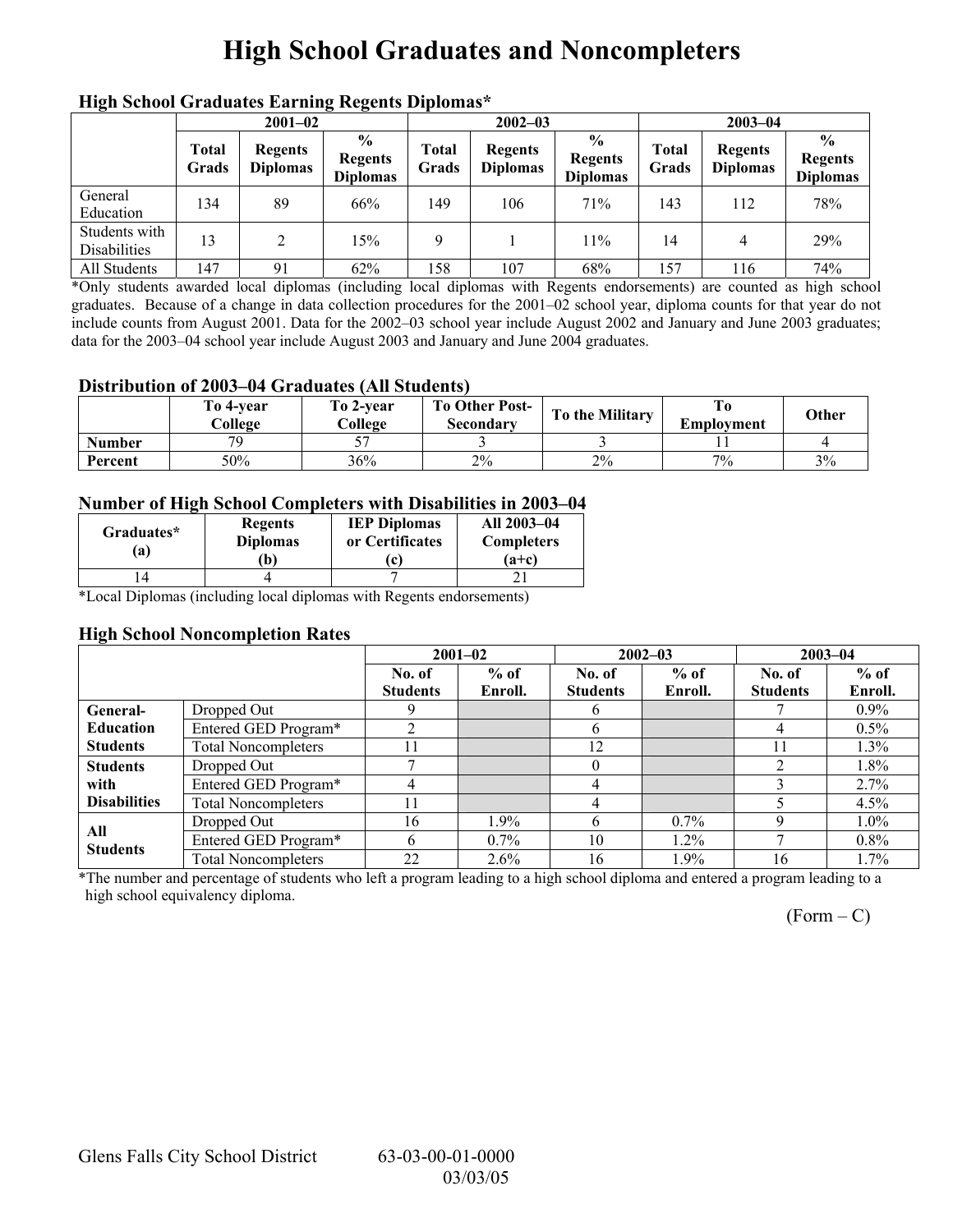# **Career Development and Occupational Studies (CDOS)**

## **Percentage of Students Documenting Self- and**  Career-Awareness Information and Career Exploration Activities, K-3

| <b>Grades</b> | $2001 - 02$ | $2002 - 03$ | $2003 - 04$           |
|---------------|-------------|-------------|-----------------------|
|               | 0%          | $0\%$       | $\gamma$ <sup>o</sup> |
|               | 9%          | $\Omega$ %  | $0\%$                 |

### **Students Developing a Career Plan, 4–12**

| <b>Grades</b> |                                      | $2001 - 02$ | $2002 - 03$ | $2003 - 04$ |
|---------------|--------------------------------------|-------------|-------------|-------------|
|               | Number of General-Education Students | $\theta$    | $\Omega$    | $\theta$    |
| $4 - 5$       | Number of Students with Disabilities | $\theta$    | $\Omega$    | $\theta$    |
|               | Number of All Students               | $\theta$    | $\Omega$    | $\theta$    |
|               | Percent of Enrollment                | $0\%$       | $0\%$       | $0\%$       |
|               | Number of General-Education Students | $\theta$    | $\Omega$    | 0           |
| $6 - 8$       | Number of Students with Disabilities | $\Omega$    | $\Omega$    | $\Omega$    |
|               | Number of All Students               | $\theta$    | $\Omega$    | $\Omega$    |
|               | Percent of Enrollment                | $0\%$       | $0\%$       | $0\%$       |
|               | Number of General-Education Students | $\Omega$    | $\Omega$    | 194         |
| $9 - 12$      | Number of Students with Disabilities | $\theta$    | $\Omega$    | 37          |
|               | Number of All Students               | $\theta$    | $\Omega$    | 231         |
|               | Percent of Enrollment                | $0\%$       | $0\%$       | 26%         |

## **Career and Technical Education (CTE) Programs**

|                                                   |       | <b>This District</b> | <b>Statewide</b> |
|---------------------------------------------------|-------|----------------------|------------------|
| <b>CTE</b> Program                                | Count | Percentage           | Average          |
| All CTE Programs                                  |       |                      |                  |
| Completed the CTE Program                         |       |                      |                  |
| Completed and Passed Regents Exams                |       |                      |                  |
| Completed and had Course Average of 75% or More   |       |                      |                  |
| Completed and Attained a HS Diploma or Equivalent |       |                      |                  |
| Completed and Whose Status is Known               |       |                      |                  |
| Completed and Were Successfully Placed            |       |                      |                  |
| Nontraditional Programs                           |       |                      |                  |
| Underrepresented Gender Members Enrolled          |       |                      |                  |
| Underrepresented Gender Members Who Completed     |       |                      |                  |

**Enrollment data are for the 2003-2004 school year; completer data are as of June 2003.** 

**Note: Blank cells indicate that either the district did not have a CTE program or did not report data.** 

 **This data is reported only at the district level.** 

 $(Form - D)$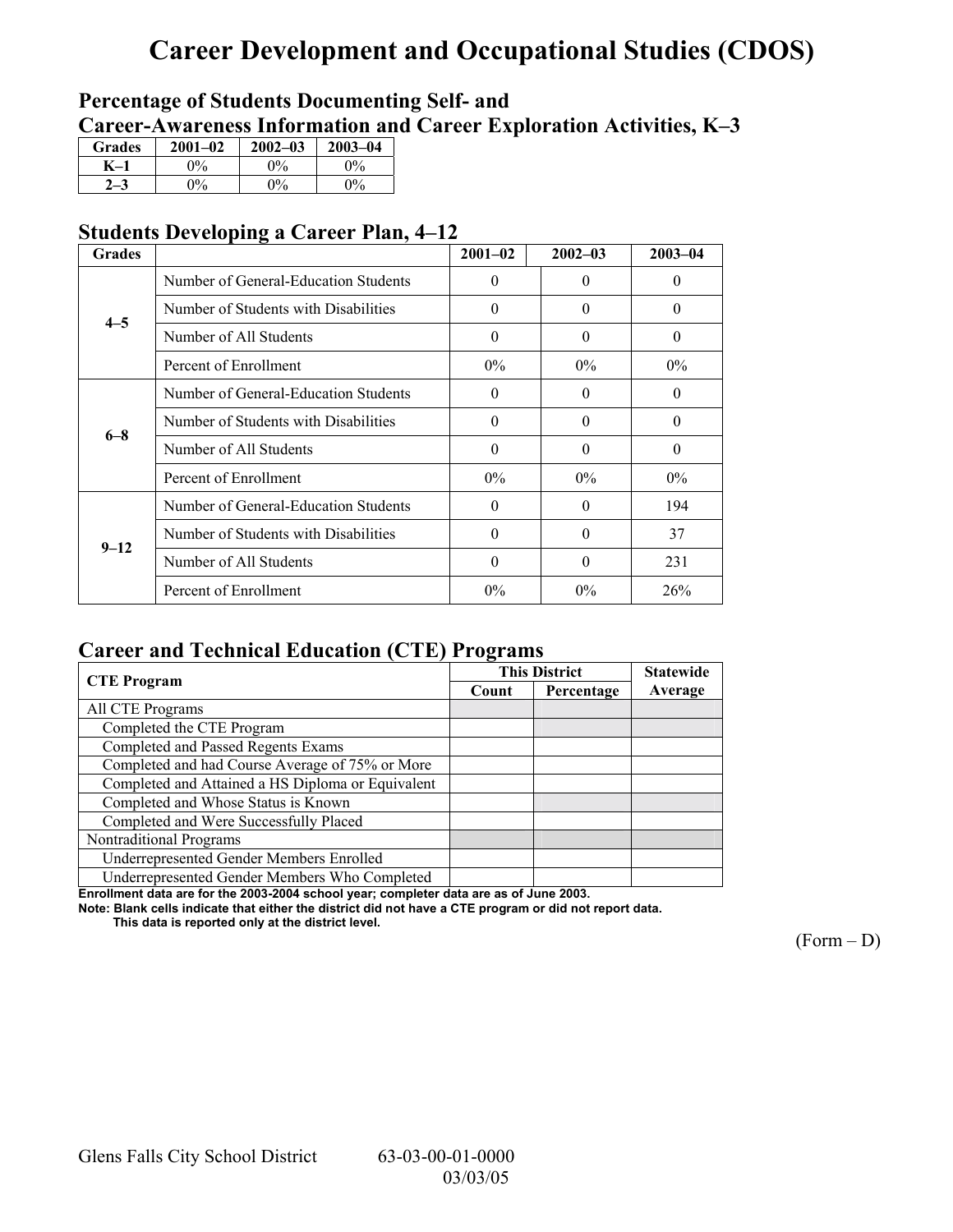# **Second Language Proficiency Examinations**

### **General-Education Students**

| <b>Test</b> | $2001 - 02$       |           |                   | $2002 - 03$ | $2003 - 04$       |           |  |
|-------------|-------------------|-----------|-------------------|-------------|-------------------|-----------|--|
|             | <b>No. Tested</b> | % Passing | <b>No. Tested</b> | % Passing   | <b>No. Tested</b> | % Passing |  |
| French      | 68                | 74%       | 78                | 83%         |                   | $0\%$     |  |
| German      |                   | $0\%$     |                   | $0\%$       |                   | $0\%$     |  |
| Italian     |                   | $0\%$     |                   | $0\%$       |                   | $0\%$     |  |
| Latin       |                   | $0\%$     |                   | $0\%$       |                   | $0\%$     |  |
| Spanish     | 100               | 89%       | 124               | 96%         |                   | $0\%$     |  |

### **Students with Disabilities**

| <b>Test</b> | $2001 - 02$       |           |                   | $2002 - 03$ | $2003 - 04$       |           |  |
|-------------|-------------------|-----------|-------------------|-------------|-------------------|-----------|--|
|             | <b>No. Tested</b> | % Passing | <b>No. Tested</b> | % Passing   | <b>No. Tested</b> | % Passing |  |
| French      |                   | $0\%$     |                   |             |                   | $0\%$     |  |
| German      |                   | $0\%$     |                   | 0%          |                   | $0\%$     |  |
| Italian     |                   | $0\%$     |                   | $0\%$       |                   | $0\%$     |  |
| Latin       |                   | $0\%$     |                   | 0%          |                   | $0\%$     |  |
| Spanish     |                   | $0\%$     |                   |             |                   | $0\%$     |  |

# **Regents Competency Tests**

### **General-Education Students**

| <b>Test</b>        | $2001 - 02$       |           |                   | $2002 - 03$ | $2003 - 04$       |           |  |
|--------------------|-------------------|-----------|-------------------|-------------|-------------------|-----------|--|
|                    | <b>No. Tested</b> | % Passing | <b>No. Tested</b> | % Passing   | <b>No. Tested</b> | % Passing |  |
| <b>Mathematics</b> |                   | 100%      |                   | $0\%$       |                   |           |  |
| Science            |                   |           |                   |             |                   | $0\%$     |  |
| Reading            |                   |           |                   | $0\%$       |                   | $0\%$     |  |
| Writing            |                   |           |                   | 0%          |                   | $0\%$     |  |
| Global Studies     |                   | $0\%$     |                   | 0%          |                   | $0\%$     |  |
| U.S. Hist & Gov't  |                   | $0\%$     |                   | 0%          |                   | $0\%$     |  |

### **Students with Disabilities**

| <b>Test</b>       | $2001 - 02$       |           |            | $2002 - 03$ | $2003 - 04$       |           |  |
|-------------------|-------------------|-----------|------------|-------------|-------------------|-----------|--|
|                   | <b>No. Tested</b> | % Passing | No. Tested | % Passing   | <b>No. Tested</b> | % Passing |  |
| Mathematics       |                   |           |            |             |                   |           |  |
| Science           |                   | $0\%$     |            | 0%          |                   | $0\%$     |  |
| Reading           |                   |           |            |             |                   |           |  |
| Writing           |                   |           |            |             |                   |           |  |
| Global Studies    |                   | $0\%$     |            |             |                   |           |  |
| U.S. Hist & Gov't |                   |           |            | 0%          |                   | $0\%$     |  |

 $(Form - E)$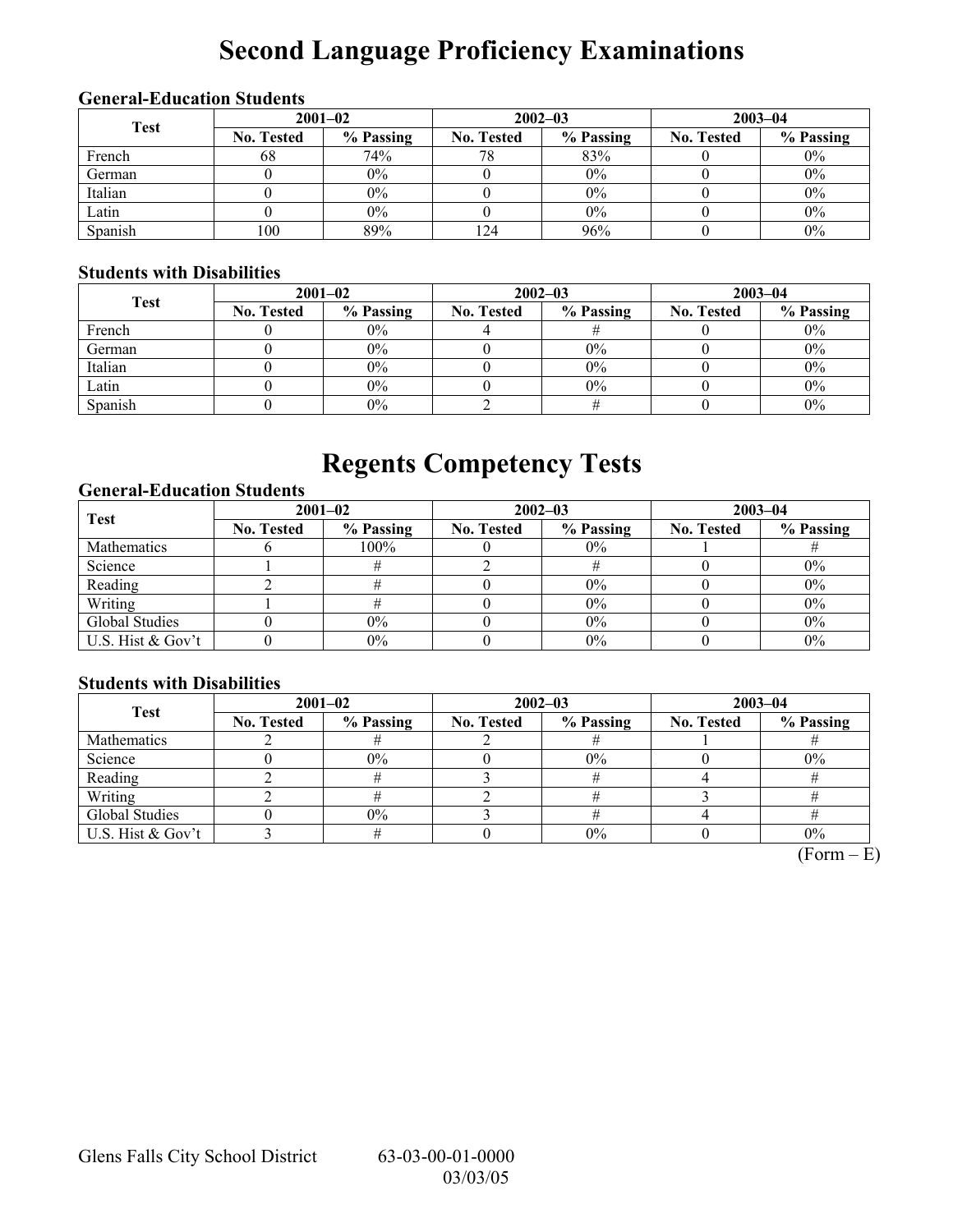|                                     | <b>All Students</b> |                                     |             |                  | <b>Students with Disabilities</b> |                  |  |  |  |
|-------------------------------------|---------------------|-------------------------------------|-------------|------------------|-----------------------------------|------------------|--|--|--|
|                                     | $2001 - 02$         | $2002 - 03$                         | $2003 - 04$ | $2001 - 02$      | $2002 - 03$                       | $2003 - 04$      |  |  |  |
| <b>Comprehensive English</b>        |                     |                                     |             |                  |                                   |                  |  |  |  |
| Number Tested                       | 163                 | 171                                 | 165         | 12               | 11                                | $\mathfrak s$    |  |  |  |
| Number Scoring 55-100               | 158                 | 167                                 | 163         | $8\,$            | 10                                | 5                |  |  |  |
| Number Scoring 65-100               | 152                 | 151                                 | 160         | 6                | $\,8\,$                           | $\overline{5}$   |  |  |  |
| Number Scoring 85-100               | 85                  | 74                                  | 98          | $\overline{0}$   | $\overline{2}$                    | $\overline{0}$   |  |  |  |
| Percentage of Tested Scoring 55-100 | 97%                 | 98%                                 | 99%         | 67%              | 91%                               | 100%             |  |  |  |
| Percentage of Tested Scoring 65-100 | 93%                 | 88%                                 | 97%         | 50%              | 73%                               | 100%             |  |  |  |
| Percentage of Tested Scoring 85-100 | 52%                 | 43%                                 | 59%         | $0\%$            | 18%                               | $0\%$            |  |  |  |
|                                     |                     | <b>Mathematics A</b>                |             |                  |                                   |                  |  |  |  |
| Number Tested                       | 36                  | 165                                 | 231         | 12               | 3                                 | $\boldsymbol{7}$ |  |  |  |
| Number Scoring 55-100               | 20                  | 135                                 | 229         | $\overline{4}$   | $\#$                              | $\overline{7}$   |  |  |  |
| Number Scoring 65-100               | 6                   | 111                                 | 217         | $\mathbf{0}$     | $\#$                              | 6                |  |  |  |
| Number Scoring 85-100               | $\overline{0}$      | 17                                  | 38          | $\overline{0}$   | $\#$                              | $\mathbf{1}$     |  |  |  |
| Percentage of Tested Scoring 55-100 | 56%                 | 82%                                 | 99%         | 33%              | $\#$                              | 100%             |  |  |  |
| Percentage of Tested Scoring 65-100 | 17%                 | 67%                                 | 94%         | $0\%$            | $\#$                              | $86\sqrt{2}$     |  |  |  |
| Percentage of Tested Scoring 85-100 | $0\%$               | 10%                                 | 16%         | $0\%$            | $\overline{\#}$                   | 14%              |  |  |  |
|                                     |                     | <b>Mathematics B</b>                |             |                  |                                   |                  |  |  |  |
| Number Tested                       | $\boldsymbol{0}$    | $\mathbf{0}$                        | 145         | $\boldsymbol{0}$ | $\mathbf{0}$                      | 1                |  |  |  |
| Number Scoring 55-100               | $\overline{0}$      | $\boldsymbol{0}$                    | 118         | $\overline{0}$   | $\mathbf{0}$                      | $\#$             |  |  |  |
| Number Scoring 65-100               | $\mathbf{0}$        | $\boldsymbol{0}$                    | 95          | $\mathbf{0}$     | $\boldsymbol{0}$                  | $\#$             |  |  |  |
| Number Scoring 85-100               | $\boldsymbol{0}$    | $\boldsymbol{0}$                    | 31          | $\boldsymbol{0}$ | $\overline{0}$                    | $\#$             |  |  |  |
| Percentage of Tested Scoring 55-100 | $0\%$               | 0%                                  | 81%         | 0%               | 0%                                | $\#$             |  |  |  |
| Percentage of Tested Scoring 65-100 | $0\%$               | $0\%$                               | 66%         | $0\%$            | 0%                                | $\#$             |  |  |  |
| Percentage of Tested Scoring 85-100 | $0\%$               | $0\%$                               | 21%         | $0\%$            | $0\%$                             | $\#$             |  |  |  |
|                                     |                     | <b>Global History and Geography</b> |             |                  |                                   |                  |  |  |  |
| Number Tested                       | 176                 | 169                                 | 203         | 17               | 6                                 | 13               |  |  |  |
| Number Scoring 55-100               | 169                 | 166                                 | 187         | 14               | $\overline{4}$                    | $\overline{9}$   |  |  |  |
| Number Scoring 65-100               | 157                 | 155                                 | 174         | 11               | $\overline{\mathbf{3}}$           | $\overline{9}$   |  |  |  |
| Number Scoring 85-100               | $\overline{51}$     | 72                                  | 88          | $\overline{2}$   | $\mathbf{1}$                      | $\mathbf{1}$     |  |  |  |
| Percentage of Tested Scoring 55-100 | 96%                 | 98%                                 | 92%         | 82%              | 67%                               | 69%              |  |  |  |
| Percentage of Tested Scoring 65-100 | 89%                 | 92%                                 | 86%         | 65%              | 50%                               | 69%              |  |  |  |
| Percentage of Tested Scoring 85-100 | 29%                 | 43%                                 | 43%         | 12%              | 17%                               | 8%               |  |  |  |
|                                     |                     | <b>U.S. History and Government</b>  |             |                  |                                   |                  |  |  |  |
| Number Tested                       | 169                 | 167                                 | 158         | 12               | 12                                | $\overline{4}$   |  |  |  |
| Number Scoring 55-100               | $\overline{163}$    | $\overline{165}$                    | 153         | $\overline{9}$   | 12                                | $\#$             |  |  |  |
| Number Scoring 65-100               | 149                 | 162                                 | 149         | 5                | $\overline{12}$                   | $\#$             |  |  |  |
| Number Scoring 85-100               | $\overline{50}$     | 79                                  | 87          | $\overline{2}$   | $\overline{3}$                    | $\#$             |  |  |  |
| Percentage of Tested Scoring 55-100 | 96%                 | 99%                                 | 97%         | 75%              | 100%                              | $\#$             |  |  |  |
| Percentage of Tested Scoring 65-100 | 88%                 | 97%                                 | 94%         | 42%              | 100%                              | $\#$             |  |  |  |
| Percentage of Tested Scoring 85-100 | 30%                 | 47%                                 | 55%         | 17%              | 25%                               | $\#$             |  |  |  |

 $\overline{(Form - F)}$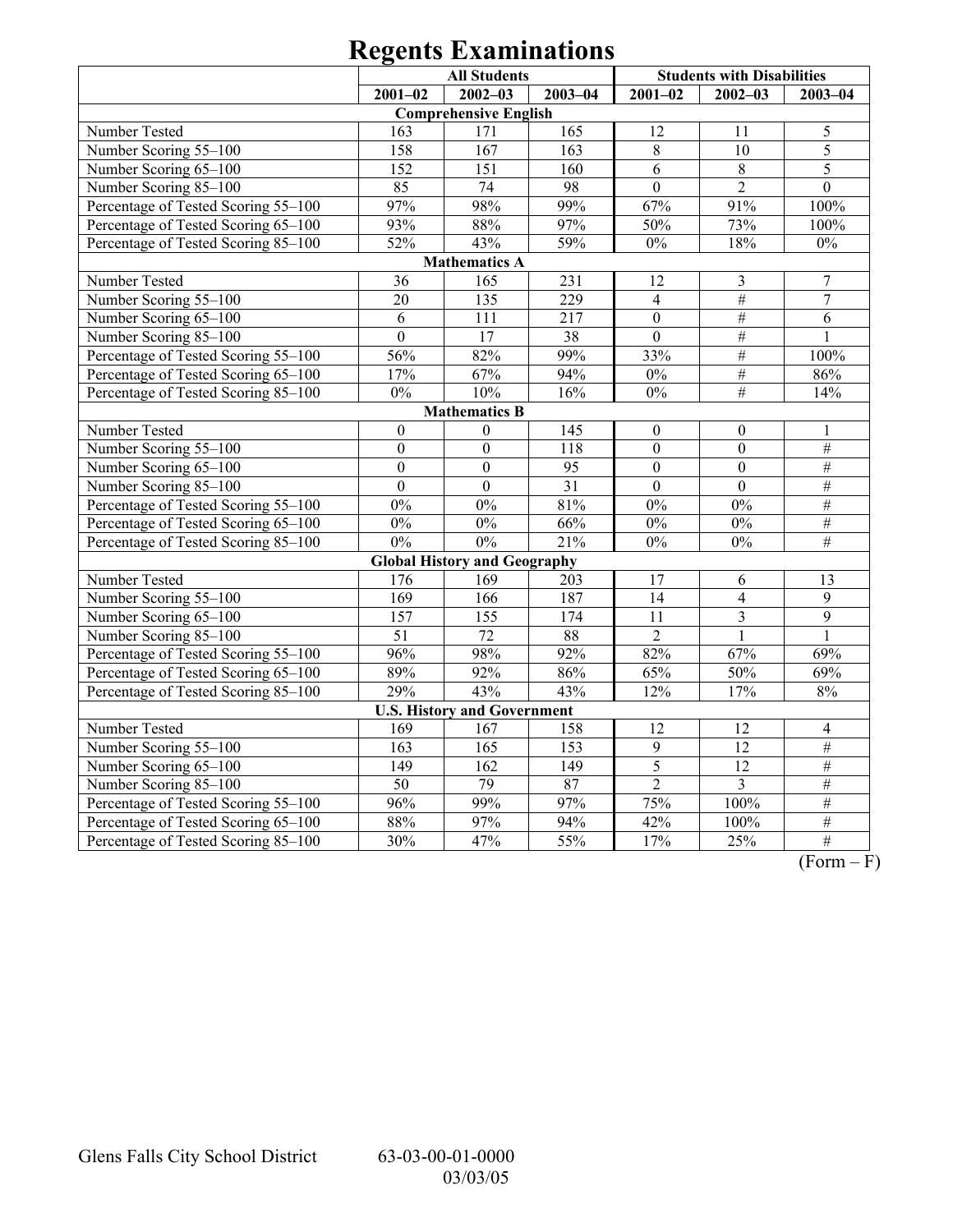|                                     |                | <b>All Students</b>                   |             |                 | <b>Students with Disabilities</b> |                  |
|-------------------------------------|----------------|---------------------------------------|-------------|-----------------|-----------------------------------|------------------|
|                                     | $2001 - 02$    | $2002 - 03$                           | $2003 - 04$ | $2001 - 02$     | $2002 - 03$                       | $2003 - 04$      |
|                                     |                | <b>Living Environment</b>             |             |                 |                                   |                  |
| Number Tested                       | 174            | 194                                   | 222         | 12              | 17                                | 14               |
| Number Scoring 55-100               | 172            | 185                                   | 218         | 11              | 12                                | 13               |
| Number Scoring 65-100               | 169            | 177                                   | 206         | 10              | 12                                | 9                |
| Number Scoring 85-100               | 51             | 69                                    | 83          | $\mathbf{1}$    | $\overline{2}$                    | $\overline{2}$   |
| Percentage of Tested Scoring 55-100 | 99%            | 95%                                   | 98%         | 92%             | 71%                               | 93%              |
| Percentage of Tested Scoring 65-100 | 97%            | 91%                                   | 93%         | 83%             | 71%                               | 64%              |
| Percentage of Tested Scoring 85-100 | 29%            | 36%                                   | 37%         | 8%              | 12%                               | 14%              |
|                                     |                | <b>Physical Setting/Earth Science</b> |             |                 |                                   |                  |
| Number Tested                       | 129            | 9                                     | 133         | 10              | $\mathbf{1}$                      | $\boldsymbol{7}$ |
| Number Scoring 55-100               | 128            | 9                                     | 122         | 10              | $\overline{\#}$                   | 5                |
| Number Scoring 65-100               | 123            | $\overline{9}$                        | 112         | $\overline{8}$  | $\#$                              | $\overline{5}$   |
| Number Scoring 85-100               | 52             | 5                                     | 33          | $\overline{2}$  | $\#$                              | $\overline{2}$   |
| Percentage of Tested Scoring 55-100 | 99%            | 100%                                  | 92%         | 100%            | $\#$                              | 71%              |
| Percentage of Tested Scoring 65-100 | 95%            | 100%                                  | 84%         | 80%             | $\#$                              | 71%              |
| Percentage of Tested Scoring 85-100 | 40%            | 56%                                   | 25%         | 20%             | $\#$                              | 29%              |
|                                     |                | <b>Physical Setting/Chemistry</b>     |             |                 |                                   |                  |
| Number Tested                       | 92             | 2                                     | 134         |                 | $\boldsymbol{0}$                  | $\boldsymbol{2}$ |
| Number Scoring 55-100               | 89             | #                                     | 128         | $\overline{\#}$ | $\overline{0}$                    | $\#$             |
| Number Scoring 65-100               | 72             | #                                     | 98          | #               | $\overline{0}$                    | $\#$             |
| Number Scoring 85-100               | $\overline{4}$ | #                                     | 10          | $\#$            | $\theta$                          | #                |
| Percentage of Tested Scoring 55-100 | 97%            | $\overline{\#}$                       | 96%         | $\overline{\#}$ | 0%                                | $\overline{\#}$  |
| Percentage of Tested Scoring 65-100 | 78%            | $\#$                                  | 73%         | $\overline{\#}$ | $0\%$                             | $\#$             |
| Percentage of Tested Scoring 85-100 | 4%             | #                                     | 7%          | $\overline{\#}$ | $0\%$                             | #                |
|                                     |                | <b>Physical Setting/Physics</b>       |             |                 |                                   |                  |
| Number Tested                       |                |                                       | 40          |                 |                                   | $\mathbf{1}$     |
| Number Scoring 55-100               |                |                                       | 40          |                 |                                   | $\overline{\#}$  |
| Number Scoring 65-100               |                |                                       | 34          |                 |                                   | $\#$             |
| Number Scoring 85-100               |                |                                       | 10          |                 |                                   | $\overline{\#}$  |
| Percentage of Tested Scoring 55-100 |                |                                       | 100%        |                 |                                   | #                |
| Percentage of Tested Scoring 65-100 |                |                                       | 85%         |                 |                                   | $\#$             |
| Percentage of Tested Scoring 85-100 |                |                                       | 25%         |                 |                                   | $\overline{\#}$  |

\* Physical Setting/Physics results for 2001–02 and 2002–03 are not included in the report card because the Department issued new conversion charts for assessments administered in those years.

 $(Form - G)$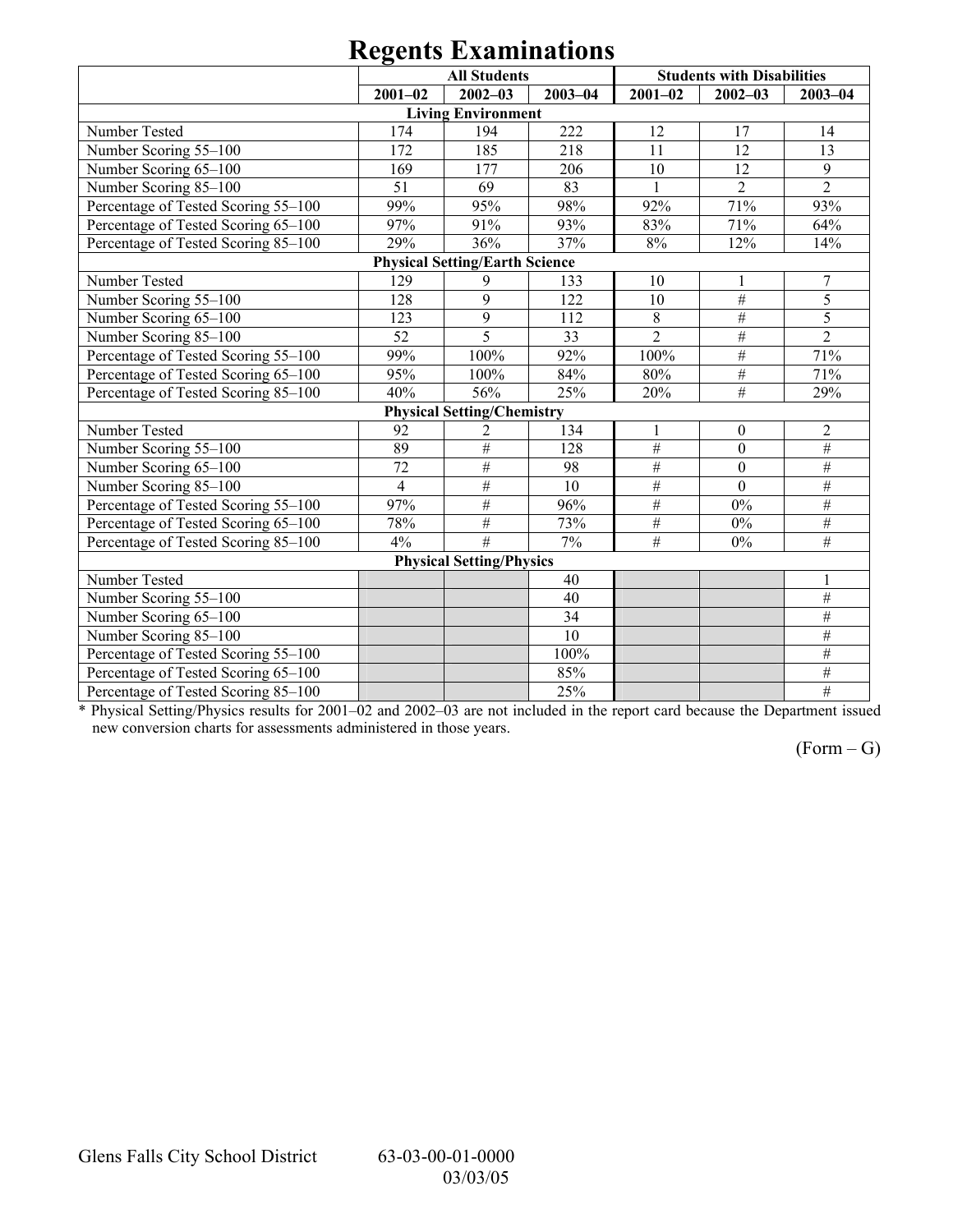|                                     | <b>All Students</b> |                              | <b>Students with Disabilities</b> |                  |                  |                  |
|-------------------------------------|---------------------|------------------------------|-----------------------------------|------------------|------------------|------------------|
|                                     | $2001 - 02$         | $2002 - 03$                  | $2003 - 04$                       | $2001 - 02$      | $2002 - 03$      | $2003 - 04$      |
|                                     |                     | <b>Comprehensive French</b>  |                                   |                  |                  |                  |
| Number Tested                       | 58                  | $\mathbf{0}$                 | 54                                | -1               | $\boldsymbol{0}$ | $\boldsymbol{0}$ |
| Number Scoring 55-100               | 56                  | $\boldsymbol{0}$             | 53                                | $\#$             | $\mathbf{0}$     | $\boldsymbol{0}$ |
| Number Scoring 65-100               | 55                  | $\boldsymbol{0}$             | 51                                | $\#$             | $\mathbf{0}$     | $\boldsymbol{0}$ |
| Number Scoring 85-100               | 10                  | $\theta$                     | 32                                | $\#$             | $\theta$         | $\theta$         |
| Percentage of Tested Scoring 55-100 | 97%                 | $0\%$                        | 98%                               | $\#$             | $0\%$            | $0\%$            |
| Percentage of Tested Scoring 65-100 | 95%                 | $0\%$                        | 94%                               | $\overline{\#}$  | $0\%$            | $0\%$            |
| Percentage of Tested Scoring 85-100 | 17%                 | $0\%$                        | 59%                               | $\overline{\#}$  | $0\%$            | $0\%$            |
|                                     |                     | <b>Comprehensive Italian</b> |                                   |                  |                  |                  |
| Number Tested                       | $\overline{0}$      | $\boldsymbol{0}$             | $\boldsymbol{0}$                  | $\boldsymbol{0}$ | $\boldsymbol{0}$ | $\boldsymbol{0}$ |
| Number Scoring 55-100               | $\boldsymbol{0}$    | $\boldsymbol{0}$             | $\boldsymbol{0}$                  | $\boldsymbol{0}$ | $\mathbf{0}$     | $\boldsymbol{0}$ |
| Number Scoring 65-100               | $\boldsymbol{0}$    | $\boldsymbol{0}$             | $\boldsymbol{0}$                  | $\boldsymbol{0}$ | $\boldsymbol{0}$ | $\boldsymbol{0}$ |
| Number Scoring 85-100               | $\overline{0}$      | $\overline{0}$               | $\mathbf{0}$                      | $\mathbf{0}$     | $\mathbf{0}$     | $\mathbf{0}$     |
| Percentage of Tested Scoring 55-100 | $0\%$               | $0\%$                        | $0\%$                             | $0\%$            | $0\%$            | $0\%$            |
| Percentage of Tested Scoring 65-100 | $0\%$               | $0\%$                        | $0\%$                             | $0\%$            | $0\%$            | $0\%$            |
| Percentage of Tested Scoring 85-100 | $0\%$               | $0\%$                        | $0\%$                             | $0\%$            | $0\%$            | $0\%$            |
|                                     |                     | <b>Comprehensive German</b>  |                                   |                  |                  |                  |
| Number Tested                       | $\mathbf{0}$        | $\mathbf{0}$                 | $\boldsymbol{0}$                  | $\boldsymbol{0}$ | $\boldsymbol{0}$ | $\boldsymbol{0}$ |
| Number Scoring 55-100               | $\boldsymbol{0}$    | $\boldsymbol{0}$             | $\boldsymbol{0}$                  | $\boldsymbol{0}$ | $\mathbf{0}$     | $\boldsymbol{0}$ |
| Number Scoring 65-100               | $\boldsymbol{0}$    | $\boldsymbol{0}$             | $\boldsymbol{0}$                  | $\boldsymbol{0}$ | $\boldsymbol{0}$ | $\boldsymbol{0}$ |
| Number Scoring 85-100               | $\mathbf{0}$        | $\overline{0}$               | $\mathbf{0}$                      | $\mathbf{0}$     | $\mathbf{0}$     | $\mathbf{0}$     |
| Percentage of Tested Scoring 55-100 | $0\%$               | $0\%$                        | $0\%$                             | $0\%$            | $0\%$            | $0\%$            |
| Percentage of Tested Scoring 65-100 | $0\%$               | $0\%$                        | $0\%$                             | $0\%$            | $0\%$            | $0\%$            |
| Percentage of Tested Scoring 85-100 | $0\%$               | $0\%$                        | $0\%$                             | $0\%$            | $0\%$            | $0\%$            |
|                                     |                     | <b>Comprehensive Hebrew</b>  |                                   |                  |                  |                  |
| Number Tested                       | $\overline{0}$      | $\boldsymbol{0}$             | $\boldsymbol{0}$                  | $\boldsymbol{0}$ | $\boldsymbol{0}$ | $\boldsymbol{0}$ |
| Number Scoring 55-100               | $\boldsymbol{0}$    | $\boldsymbol{0}$             | $\boldsymbol{0}$                  | $\boldsymbol{0}$ | $\mathbf{0}$     | $\boldsymbol{0}$ |
| Number Scoring 65-100               | $\boldsymbol{0}$    | $\boldsymbol{0}$             | $\boldsymbol{0}$                  | $\boldsymbol{0}$ | $\mathbf{0}$     | $\boldsymbol{0}$ |
| Number Scoring 85-100               | $\boldsymbol{0}$    | $\boldsymbol{0}$             | $\boldsymbol{0}$                  | $\boldsymbol{0}$ | $\mathbf{0}$     | $\mathbf{0}$     |
| Percentage of Tested Scoring 55-100 | $0\%$               | $0\%$                        | $0\%$                             | $0\%$            | $0\%$            | $0\%$            |
| Percentage of Tested Scoring 65-100 | $0\%$               | $0\%$                        | $0\%$                             | $0\%$            | $0\%$            | $0\%$            |
| Percentage of Tested Scoring 85-100 | $0\%$               | $0\%$                        | $0\%$                             | $0\%$            | $0\%$            | $0\%$            |
|                                     |                     | <b>Comprehensive Spanish</b> |                                   |                  |                  |                  |
| Number Tested                       | 75                  | $\boldsymbol{0}$             | 81                                | 3                | $\boldsymbol{0}$ | $\boldsymbol{0}$ |
| Number Scoring 55-100               | 72                  | $\boldsymbol{0}$             | 81                                | $\#$             | $\boldsymbol{0}$ | $\boldsymbol{0}$ |
| Number Scoring 65-100               | 69                  | $\boldsymbol{0}$             | 80                                | #                | $\boldsymbol{0}$ | $\boldsymbol{0}$ |
| Number Scoring 85-100               | 31                  | $\theta$                     | 40                                | #                | $\theta$         | $\mathbf{0}$     |
| Percentage of Tested Scoring 55-100 | 96%                 | $0\%$                        | 100%                              | $\#$             | $0\%$            | $0\%$            |
| Percentage of Tested Scoring 65-100 | 92%                 | $0\%$                        | 99%                               | $\overline{\#}$  | $0\%$            | $0\%$            |
| Percentage of Tested Scoring 85-100 | 41%                 | $0\%$                        | 49%                               | $\overline{\#}$  | $0\%$            | $0\%$            |
|                                     |                     | <b>Comprehensive Latin</b>   |                                   |                  |                  |                  |
| Number Tested                       | $\mathbf{0}$        | $\bf{0}$                     | $\boldsymbol{0}$                  | $\boldsymbol{0}$ | $\boldsymbol{0}$ | $\boldsymbol{0}$ |
| Number Scoring 55-100               | $\boldsymbol{0}$    | $\boldsymbol{0}$             | $\boldsymbol{0}$                  | $\boldsymbol{0}$ | $\boldsymbol{0}$ | $\boldsymbol{0}$ |
| Number Scoring 65-100               | $\boldsymbol{0}$    | $\boldsymbol{0}$             | $\boldsymbol{0}$                  | $\boldsymbol{0}$ | $\boldsymbol{0}$ | $\boldsymbol{0}$ |
| Number Scoring 85-100               | $\mathbf{0}$        | $\mathbf{0}$                 | $\mathbf{0}$                      | $\mathbf{0}$     | $\theta$         | $\theta$         |
| Percentage of Tested Scoring 55-100 | $0\%$               | $0\%$                        | $0\%$                             | $0\%$            | $0\%$            | $0\%$            |
| Percentage of Tested Scoring 65-100 | $0\%$               | $0\%$                        | $0\%$                             | $0\%$            | $0\%$            | $0\%$            |
| Percentage of Tested Scoring 85-100 | $0\%$               | $0\%$                        | $0\%$                             | $0\%$            | $0\%$            | $0\%$            |

 $(Form - H)$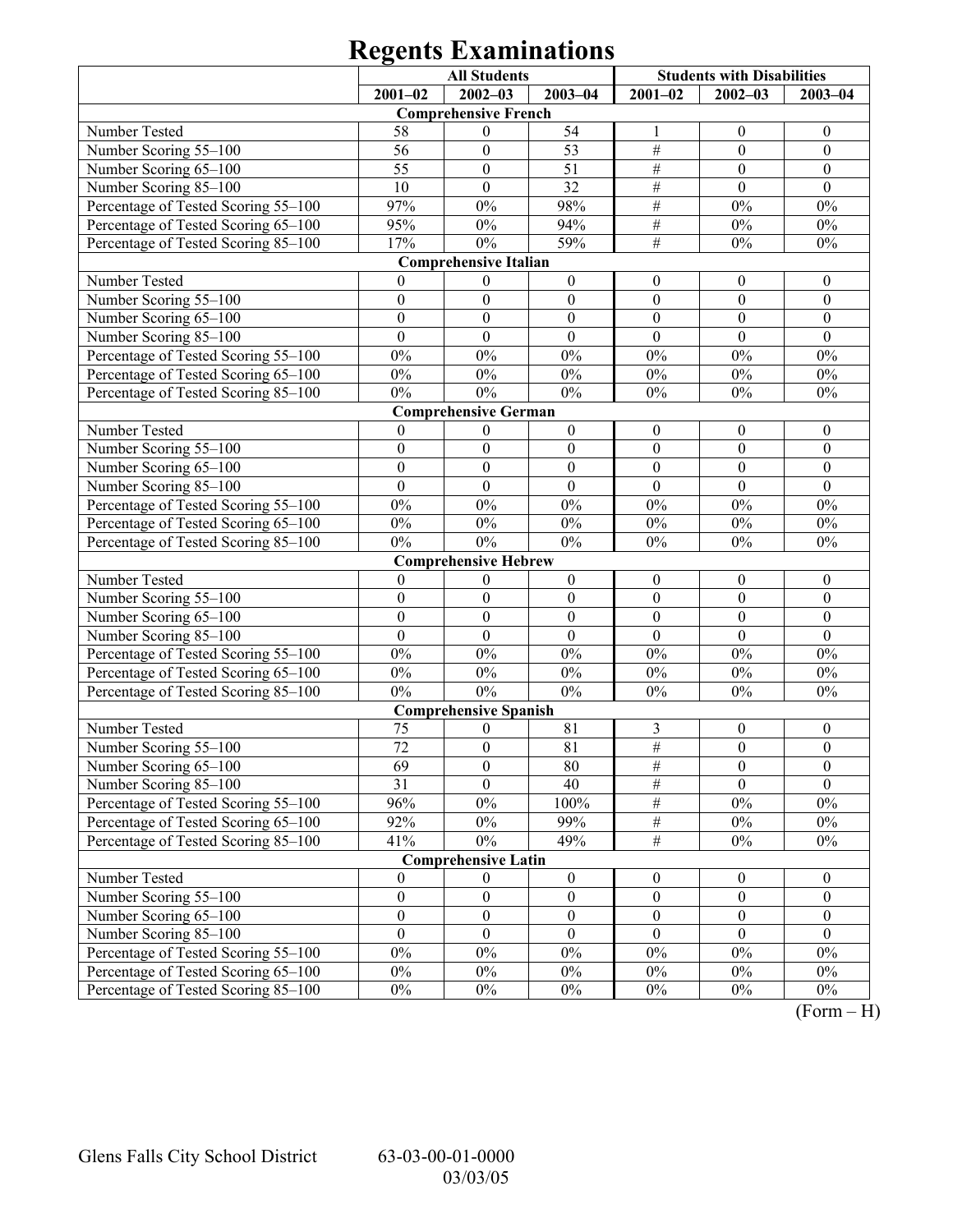|                                                                            | <b>All Students</b> |             |             | <b>Students with Disabilities</b> |             |             |
|----------------------------------------------------------------------------|---------------------|-------------|-------------|-----------------------------------|-------------|-------------|
|                                                                            | $2001 - 02$         | $2002 - 03$ | $2003 - 04$ | $2001 - 02$                       | $2002 - 03$ | $2003 - 04$ |
| <b>Sequential Mathematics, Course III (last administered January 2004)</b> |                     |             |             |                                   |             |             |
| Number Tested                                                              | 99                  | 120         |             |                                   |             |             |
| Number Scoring 55-100                                                      | 90                  | 96          | 10          | #                                 | #           |             |
| Number Scoring 65-100                                                      | 83                  | 81          |             | #                                 | #           |             |
| Number Scoring 85-100                                                      | 47                  | 25          |             | #                                 | #           |             |
| Percentage of Tested Scoring 55-100                                        | 91%                 | 80%         | 59%         | #                                 | #           | $0\%$       |
| Percentage of Tested Scoring 65-100                                        | 84%                 | 68%         | 41%         | #                                 | #           | $0\%$       |
| Percentage of Tested Scoring 85–100                                        | 47%                 | 21%         | 6%          | #                                 | #           | $0\%$       |

# **Introduction to Occupations Examination**

|                                                |                   | $2001 - 02$ |                   | $2002 - 03$ | $2003 - 04$       |           |  |
|------------------------------------------------|-------------------|-------------|-------------------|-------------|-------------------|-----------|--|
|                                                | <b>No. Tested</b> | % Passing   | <b>No. Tested</b> | % Passing   | <b>No. Tested</b> | % Passing |  |
| General-Education Students                     |                   | 100%        |                   | 100%        |                   | $100\%$   |  |
| <b>Students with Disabilities</b>              |                   |             |                   |             |                   |           |  |
| $\sqrt{2}$ $\sqrt{1}$ 0.001 0.0<br>11.<br>-11- |                   |             |                   |             |                   |           |  |

District reports contain data for all students with disabilities enrolled in the district for the 2001–02 school year.

# **Elementary-Level Social Studies**

|                 |                                   | <b>Number</b><br>Tested | % at Level 1 | % at Level 2 | $\%$ at Level 3 | % at Level 4 |
|-----------------|-----------------------------------|-------------------------|--------------|--------------|-----------------|--------------|
|                 | <b>General-Education Students</b> | 163                     | 10/0         | $1\%$        | 50%             | 48%          |
| <b>Nov 2003</b> | <b>Students with Disabilities</b> | 25                      | 36%          | 8%           | 44%             | 12%          |
|                 | All Students                      | 188                     | 5%           | $2\%$        | 49%             | 44%          |

# **Middle-Level Social Studies**

|                  |                                   | <b>Number</b><br><b>Tested</b> | % at Level 1 | % at Level 2 | $\frac{6}{6}$ at Level 3 | $%$ at Level 4 |
|------------------|-----------------------------------|--------------------------------|--------------|--------------|--------------------------|----------------|
|                  | <b>General-Education Students</b> | 206                            | 0%           | $7\%$        | 60%                      | 22%            |
| <b>June 2004</b> | <b>Students with Disabilities</b> | 34                             | $2\%$        | 59%          | 24%                      | 6%             |
|                  | All Students                      | 240                            | $2\%$        | 23%          | 55%                      | 20%            |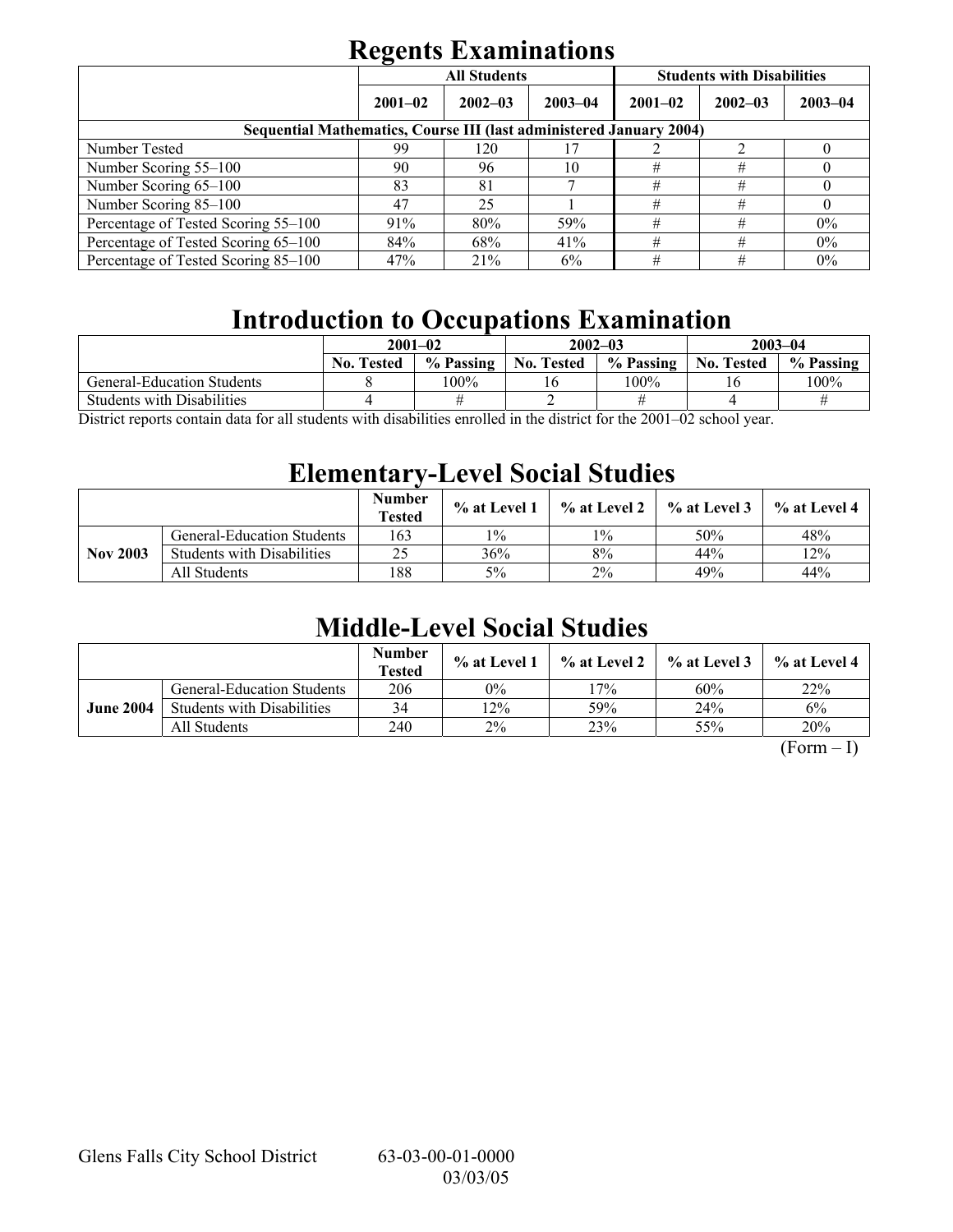# **New York State Alternate Assessments (NYSAA) 2003-04**

|                         | <b>Count of Students</b>                                                              |                        |   |   |   |   |  |  |  |
|-------------------------|---------------------------------------------------------------------------------------|------------------------|---|---|---|---|--|--|--|
| <b>Test</b>             | <b>Not Tested</b><br>Level 4<br><b>Tested</b><br>Level 2<br>Level 3<br><b>Level</b> 1 |                        |   |   |   |   |  |  |  |
| <b>Elementary Level</b> |                                                                                       |                        |   |   |   |   |  |  |  |
| Social Studies          |                                                                                       |                        | 0 |   |   |   |  |  |  |
| <b>Middle Level</b>     |                                                                                       |                        |   |   |   |   |  |  |  |
| Social Studies          |                                                                                       |                        | 0 |   |   |   |  |  |  |
|                         |                                                                                       | <b>Secondary Level</b> |   |   |   |   |  |  |  |
| English Language Arts   |                                                                                       |                        | # | # | # | # |  |  |  |
| <b>Social Studies</b>   |                                                                                       |                        | # | # | # | # |  |  |  |
| Mathematics             |                                                                                       |                        | # | # | # | # |  |  |  |
| Science                 |                                                                                       |                        | # | # | # | # |  |  |  |

## **2000 Cohort Performance on Regents Examinations after Four Years**

|                              |                                    | <b>General-Education Students</b>    |                |                                    | <b>Students with Disabilities</b>    |                | <b>All Students</b>                |                                      |                |  |
|------------------------------|------------------------------------|--------------------------------------|----------------|------------------------------------|--------------------------------------|----------------|------------------------------------|--------------------------------------|----------------|--|
|                              | Global<br><b>History</b><br>& Geo. | U.S.<br><b>History</b><br>$\&$ Gov't | <b>Science</b> | Global<br><b>History</b><br>& Geo. | U.S.<br><b>History</b><br>$\&$ Gov't | <b>Science</b> | Global<br><b>History</b><br>& Geo. | U.S.<br><b>History</b><br>$\&$ Gov't | <b>Science</b> |  |
| <b>Cohort Enrollment</b>     | 145                                | 145                                  | 145            |                                    | 15                                   | 15             | 160                                | 160                                  | 160            |  |
| Number Scoring 55–64         |                                    |                                      |                |                                    |                                      |                |                                    |                                      |                |  |
| Number Scoring 65–84         | 95                                 | 70                                   | 72             |                                    |                                      |                | 101                                | 76                                   | 78             |  |
| Number Scoring 85–100        | 45                                 | 70                                   | 70             |                                    |                                      |                | 47                                 | 72                                   | 72             |  |
| <b>Approved Alternatives</b> |                                    |                                      |                |                                    |                                      |                |                                    |                                      |                |  |

 $(Form - J)$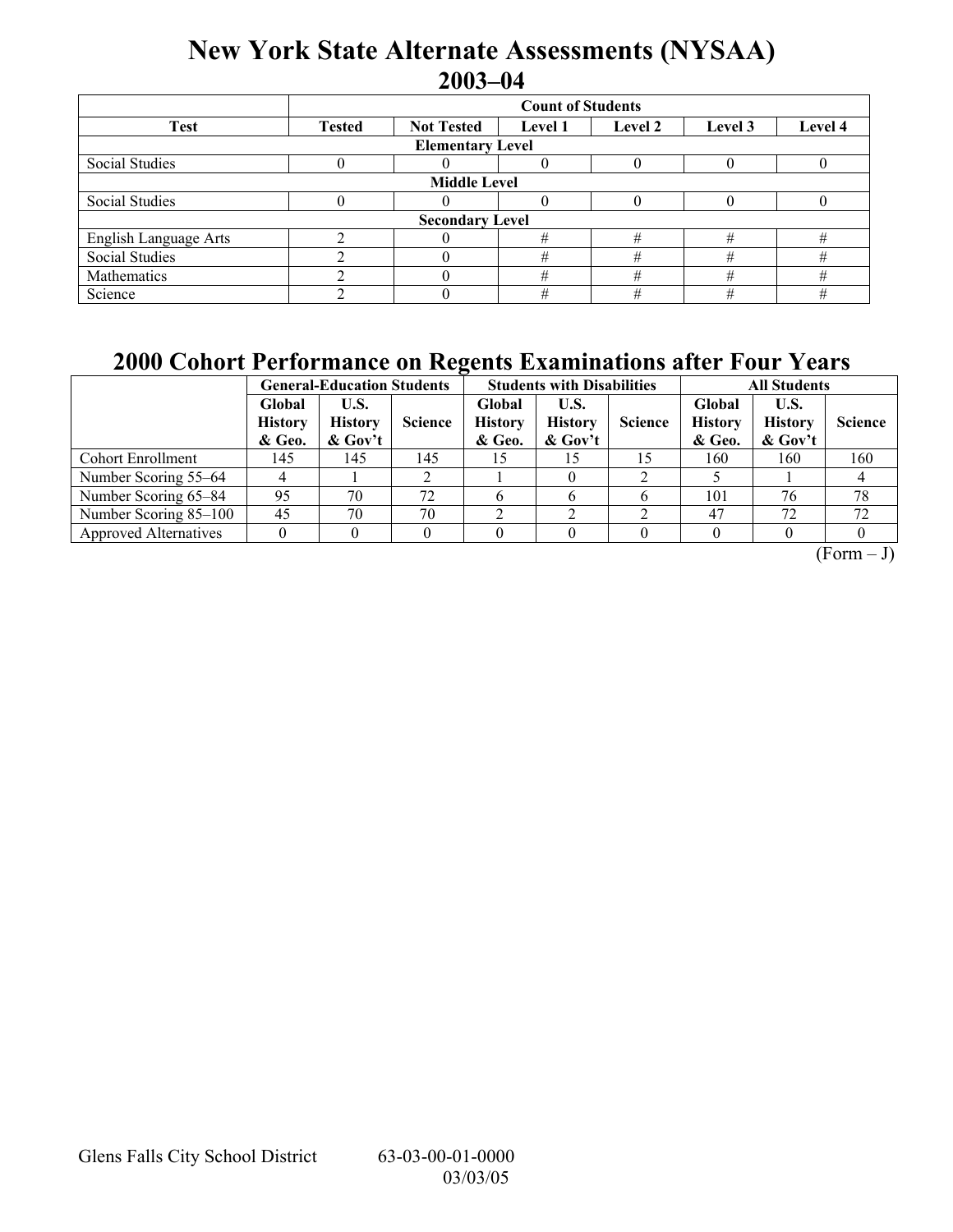## **New York State English as a Second Language Achievement Tests (NYSESLAT)\***

|                                    |             | <b>All Students</b>                       |                  | <b>Students with Disabilities</b> |             |                  |  |  |  |  |
|------------------------------------|-------------|-------------------------------------------|------------------|-----------------------------------|-------------|------------------|--|--|--|--|
|                                    | $2001 - 02$ | $2002 - 03$                               | $2003 - 04$      | $2001 - 02$                       | $2002 - 03$ | $2003 - 04$      |  |  |  |  |
| Listening and Speaking (Grade K-1) |             |                                           |                  |                                   |             |                  |  |  |  |  |
| Number Tested                      |             |                                           |                  |                                   |             | $\mathbf{0}$     |  |  |  |  |
| Beginning $(0-18)$                 |             |                                           | #                |                                   |             | $\mathbf{0}$     |  |  |  |  |
| Intermediate (19-31)               |             |                                           | $\overline{\#}$  |                                   |             | $\boldsymbol{0}$ |  |  |  |  |
| Advanced (32-36)                   |             |                                           | $\overline{\#}$  |                                   |             | $\boldsymbol{0}$ |  |  |  |  |
| Proficient (37-39)                 |             |                                           | $\overline{H}$   |                                   |             | $\boldsymbol{0}$ |  |  |  |  |
|                                    |             | Reading and Writing (Grade K-1)           |                  |                                   |             |                  |  |  |  |  |
| Number Tested                      |             |                                           |                  |                                   |             | $\boldsymbol{0}$ |  |  |  |  |
| Beginning $(0-14)$                 |             |                                           | $\#$             |                                   |             | $\boldsymbol{0}$ |  |  |  |  |
| Intermediate (15-24)               |             |                                           | $\#$             |                                   |             | $\mathbf{0}$     |  |  |  |  |
| Advanced $(25-32)$                 |             |                                           | $\overline{\#}$  |                                   |             | $\boldsymbol{0}$ |  |  |  |  |
| Proficient $(33-35)$               |             |                                           | #                |                                   |             | $\boldsymbol{0}$ |  |  |  |  |
|                                    |             | Listening and Speaking (Grade 2-4)        |                  |                                   |             |                  |  |  |  |  |
| Number Tested                      |             |                                           | 0                |                                   |             | $\theta$         |  |  |  |  |
| Beginning $(0-18)$                 |             |                                           | $\theta$         |                                   |             | $\boldsymbol{0}$ |  |  |  |  |
| Intermediate (19-31)               |             |                                           | $\theta$         |                                   |             | $\mathbf{0}$     |  |  |  |  |
| Advanced (32-36)                   |             |                                           | $\mathbf{0}$     |                                   |             | $\boldsymbol{0}$ |  |  |  |  |
| Proficient (37-39)                 |             |                                           | $\Omega$         |                                   |             | $\mathbf{0}$     |  |  |  |  |
|                                    |             | Reading and Writing (Grade 2-4)           |                  |                                   |             |                  |  |  |  |  |
| Number Tested                      |             |                                           | 0                |                                   |             | $\boldsymbol{0}$ |  |  |  |  |
| Beginning $(0-14)$                 |             |                                           | $\Omega$         |                                   |             | $\theta$         |  |  |  |  |
| Intermediate (15-24)               |             |                                           | $\theta$         |                                   |             | $\boldsymbol{0}$ |  |  |  |  |
| Advanced (25–32)                   |             |                                           | $\boldsymbol{0}$ |                                   |             | $\boldsymbol{0}$ |  |  |  |  |
| Proficient (33-35)                 |             |                                           | $\Omega$         |                                   |             | $\mathbf{0}$     |  |  |  |  |
|                                    |             | <b>Listening and Speaking (Grade 5-6)</b> |                  |                                   |             |                  |  |  |  |  |
| Number Tested                      |             |                                           | 0                |                                   |             | $\boldsymbol{0}$ |  |  |  |  |
| Beginning $(0-18)$                 |             |                                           | $\theta$         |                                   |             | $\mathbf{0}$     |  |  |  |  |
| Intermediate (19-31)               |             |                                           | $\boldsymbol{0}$ |                                   |             | $\boldsymbol{0}$ |  |  |  |  |
| Advanced (32-36)                   |             |                                           | $\Omega$         |                                   |             | $\boldsymbol{0}$ |  |  |  |  |
| Proficient (37-39)                 |             |                                           | $\Omega$         |                                   |             | $\theta$         |  |  |  |  |
| Reading and Writing (Grade 5-6)    |             |                                           |                  |                                   |             |                  |  |  |  |  |
| Number Tested                      |             |                                           | 0                |                                   |             | $\mathbf{0}$     |  |  |  |  |
| Beginning $(0-14)$                 |             |                                           | $\theta$         |                                   |             | $\boldsymbol{0}$ |  |  |  |  |
| Intermediate (15-24)               |             |                                           | $\boldsymbol{0}$ |                                   |             | $\boldsymbol{0}$ |  |  |  |  |
| Advanced (25-32)                   |             |                                           | $\boldsymbol{0}$ |                                   |             | $\boldsymbol{0}$ |  |  |  |  |
| Proficient (33-35)                 |             |                                           | $\overline{0}$   |                                   |             | $\overline{0}$   |  |  |  |  |

\*The NYSESLAT was first administered in the 2002-03 school year, but complete data for all school districts were not available until 2003-04.

 $(Form - K)$